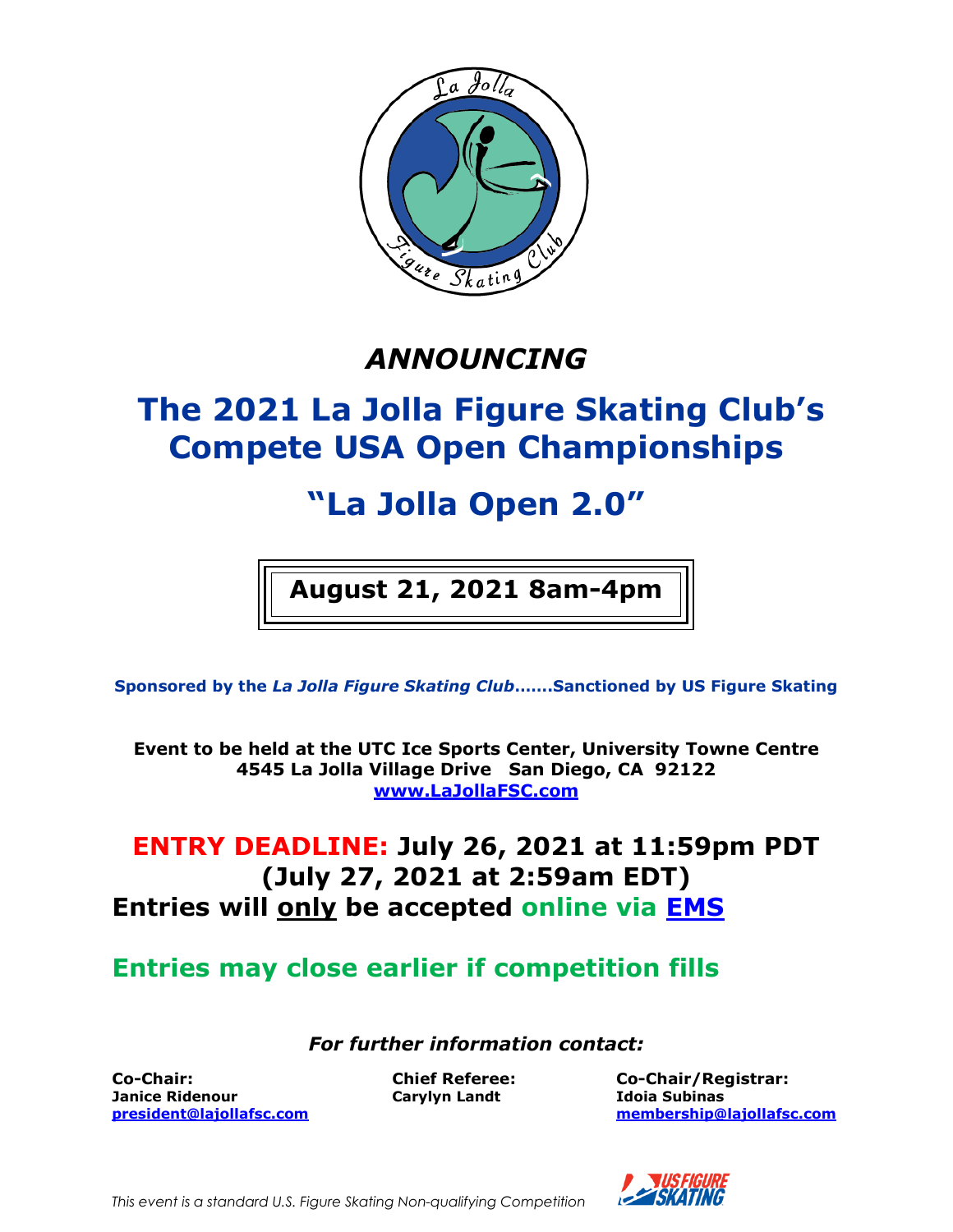

### **Entry Restrictions for 2021 due to COVID 19:**

- In order to help maintain physical distancing, **NO Props/scenery** will be allowed in Showcase events, this includes handheld props
- No Duets or group events will be offered

### **Failure by Skaters, Coaches or Chaperones to follow COVID protocols will result in disqualification from the competition and forfeiture of entry fees**

### **COVID-19 INFORMATION:**

- **Masks:**
	- o **Not Required for:**
		- Individuals who are age eligible to be vaccinated (currently 12 & over) **and** are FULLY vaccinated
	- o **Required:**
		- All individuals NOT age eligible to be vaccinated (currently 11 & under)
		- Individuals who are age eligible, but are NOT fully vaccinated
	- $\circ$  Masks, if required as outlined above, must be worn over the nose and mouth at all times while in the Rink Area and during on ice warm-ups. Skaters have the choice to remove their mask for their competition performance.
- **Social distancing must be maintained at all times**. The CDC recommends a distance of 6 feet and separate pathways will be established within the venue (minimizing crossover and contamination).
- **Spectators**: No spectators will be allowed within the Rink Area. There is seating outside the Rink Area in the Mall bleachers and upstairs in the Dining Terrace area
- **Chaperones**: Athletes 17 and under will be permitted ONE chaperone. Chaperones may exit the rink area after helping their skater put on skates but will not be allowed to reenter the rink after exiting.
- **Coaches**: Each Skater will be allowed a maximum of 1 coach per event/program.
- **U.S. Figure Skating Waivers are required for ALL athletes.** The online waivers are included in EMS and must be completed in order to finish the registration process.
- **Locker Rooms/Changing Rooms:** There will be **NO** locker rooms or changing rooms available in the Rink Area. Skaters must plan to arrive at the Rink Area with costumes on and hair & make up done. The Rink Area will be for putting on skates ONLY.
- Pre-event Communication: Zoom calls will be scheduled with coaches and competitors/parents sometime during the week of August 9, 2021 once the detailed schedule is posted.

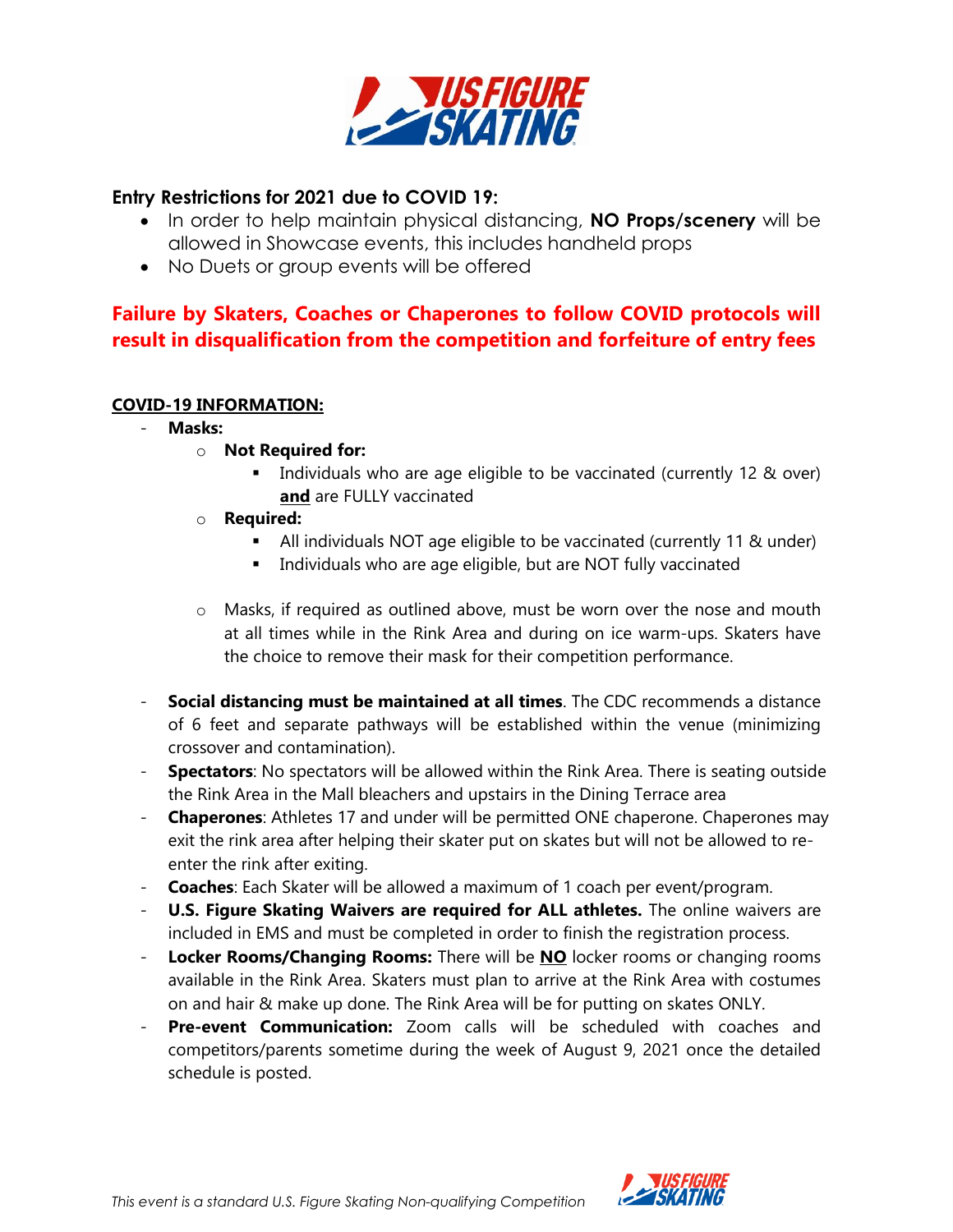The 2021 La Jolla FSC Compete USA Championships will be conducted in accordance with the rules and regulations of U.S. Figure Skating, as set forth in the current rulebook, as well as any pertinent updates which have been posted on the U.S. Figure Skating website.

The competition is open to ALL skaters who are current members of either Learn to Skate USA and/or those who are full members of U.S. Figure Skating. Members of other organizations are eligible to compete but must be a current registered member of Learn to Skate USA or a full member of U.S. Figure Skating. There will be no more than six competitors maximum in an event, and all six will receive an award.

## [2020-21 Compete USA Competition Manual](https://www.usfigureskating.org/sites/default/files/media-files/2020-21%20Compete%20USA%20Manual.pdf)

### **ELIGIBILITY/TEST LEVEL**:

Eligibility will be based on skill level as of closing date of entries.

All Snowplow Sam and Basic 1-6 skaters must skate at highest level passed or one level higher, and NO official U.S. Figure Skating tests may have been passed, including moves in the field or individual dances.

For the Pre-Free Skate, Free Skate 1-6, Excel Beginner & High Beginner, & No Test Wellbalanced levels, eligibility will be based only upon highest badge level or free skate test level passed.

Moves in the field test level will not determine a skater's competitive level. Skaters may skate at highest level passed OR one level higher but not both levels in the same event during the same competition.

It is very important to the success of the competition that skaters are placed in the correct divisions. If, for whatever reason, the local organizing committee (LOC) discovers that a skater has been placed in a category below his/her badge or test level, the chair and referee will have the option to move the skater into the proper level, even if it is the day of the competition. This will ensure that every event is as fair as possible to the competitors. **It is an ethical violation for coaches to sandbag an event.**

### **Groups General:**

- Skaters entering Sandcastle (Excel Beginner), Starfish (Excel High Beginner) & Surfer (No Test) events will be divided as closely as possible by age should the number of entries warrant more than one group.
- If there are not enough entries to hold an event, boys and girls may compete against each other in all levels offered at this competition.
- Showcase disciplines (Light/Dramatic) may be combined

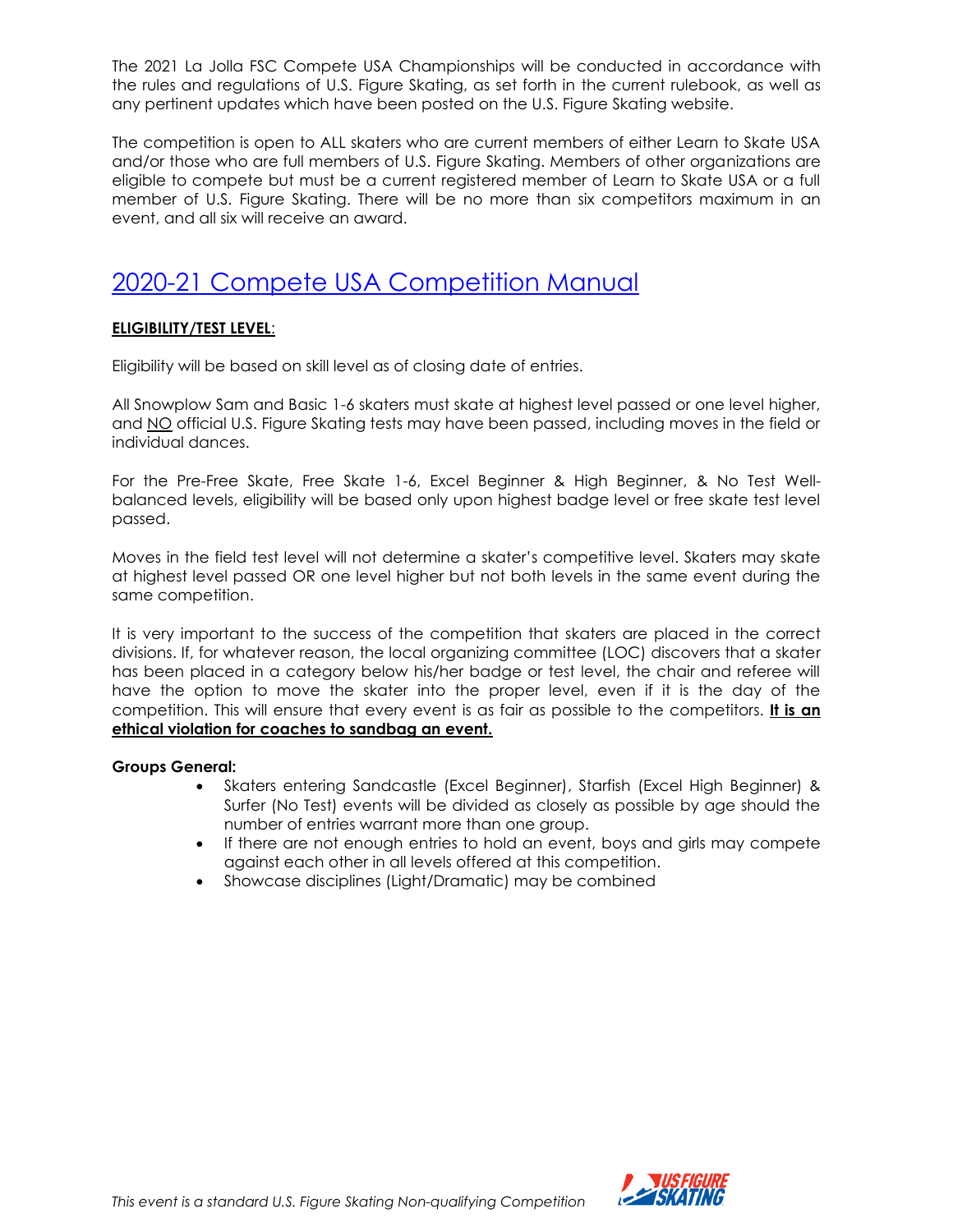### **ENTRIES:**

All entries must be submitted online via [EMS](https://m.usfigureskating.org/competition-registration/) by: **11:59pm PDT on July 26, 2021 (July 27, 2021 2:59am EDT)**

**Due to COVID and the need for extra planning - Late Entries must be approved by the Chief Referee & will be on a space available basis only.** No entries will be accepted after August 2, 2021.

### **Fees:** *online processing fees are additional and are NOT refundable*

| Events                                                                                                                                      |      |
|---------------------------------------------------------------------------------------------------------------------------------------------|------|
| <b>All Events:</b> Basic Elements, Compulsory Moves, Program with Music, Excel<br>Free Skate, No Test - Preliminary Well Balance Free Skate | \$75 |
|                                                                                                                                             |      |
| <b>Showcase: All Levels</b>                                                                                                                 |      |

**REFUND POLICY:** Entry fees will not be refunded after **July 26, 2021** unless no competition exists or the event is canceled. There will be no refunds for medical withdrawals. The online processing fees are not refundable. E-checks returned for non-sufficient funds and contested credit card charges will be issued a **\$25.00 fee**. Payment of the fee will be required before the skater is allowed to participate in the competition.

### **JUDGING SYSTEM:**

### **The 6.0 Majority Judging System will be used for ALL events.**

### **MUSIC:**

Online music submission via EMS is the **ONLY** acceptable method to submit program music.

### **EMS SKATER MUSIC UPLOAD HOW TO: [CLICK HERE](https://public.3.basecamp.com/p/ycj6D89r1GruJVv8oTSWXUqW)**

### *If you need assistance, email [productsupport@usfigureskating.org](mailto:productsupport@usfigureskating.org)*

**Deadline for uploading music is Friday, August 13, 2021 11:59pm PDT (August 14 ,2021 2:59am EDT)- \$10 late fee.**

### MUSIC CRITERIA:

- File Format: MP3
- Bit Rate: 192 kbps or higher and Sample Rate: 44,100 kHz
	- $\circ$  This will be verified by the music chair and they may request you upload a corrected file.
- Leaders and trailers (the silence or "dead space" before and after the actual start and end of the program music) may not exceed two (2) seconds. We prefer that there be NO leaders or trailers at all. Excessive leaders and trailers may disrupt the playing of the music during competition.

Competitors must also bring a copy of their competition music on CD or a phone (skater/coach must provide appropriate connectors if using phone) as a backup in case of technical difficulties and must be available rink side during the competition.

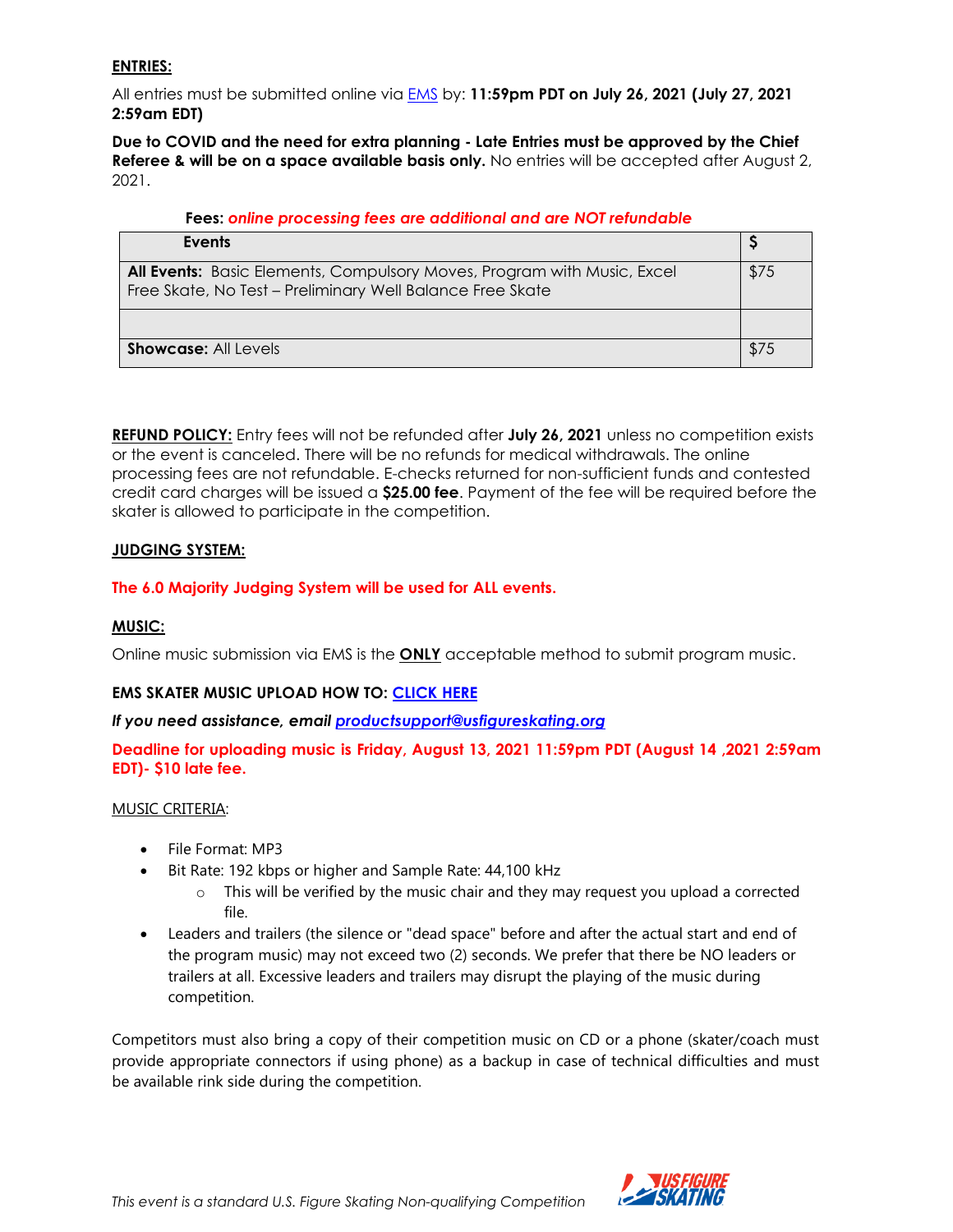**REGISTRATION:** Registration will begin Saturday, August 28 and end Sunday, August 29. Registration will be open one hour before the first event and run through the last event of the day. The registration table will be located outside the building near the Bark Park. Please register at your designated time in the detailed schedule posted online.

**OFFICIAL NOTICES:** An official bulletin board will be maintained near the Registration Desk. It is the responsibility of each competitor, parent and coach to check the bulletin board frequently for any schedule changes and/or additional information. Skaters are requested to arrive 45 minutes prior to the scheduled time of their event. A tentative schedule of events will be posted prior to the competition.

**PRACTICE ICE:** No official practice ice will be offered through the club. If time allows after the schedule is set, the rink may set up a limited number of practice ice sessions. Otherwise, UTC Ice has regularly scheduled freestyle sessions on Saturday mornings. Please check their website [\(www.utcice.com\)](http://www.utcice.com/) for times and payment.

**PHOTOGRAPHY/VIDEOGRAPHY**: Group awards photos will be taken for events with skaters who are fully vaccinated. Individual awards photos will be available for skater who are not fully vaccinated. Action Photography and Video, if vendors are available, will be available for purchase. TBD if sales will on site or online - ONLY.

**Note, per U.S. [Figure Skating policy,](https://public.3.basecamp.com/p/EsWCNMRdrZ3qJs6LsB9RM9Vf) photographing and/or recording of anyone other than your own skater is strictly prohibited.**

**AWARDS:** Awards will be given to skaters finishing in 1st-6th place in all events.

**FACILITIES:** The UTC Ice Sports Center is indoors, located in a mall with an overlooking food pavilion. The ice surface measures 185' x 85' with slightly rounded corners. The rink is conveniently located within the Dining Terrace of the University Towne Center Mall.

**LIABILITY:** U.S. Figure Skating, La Jolla Figure Skating Club, and UTC Ice accept no responsibility for injury or damage sustained by any participant in this competition. This is in accordance with Rule 1600 of the official U.S. Figure Skating Rulebook.

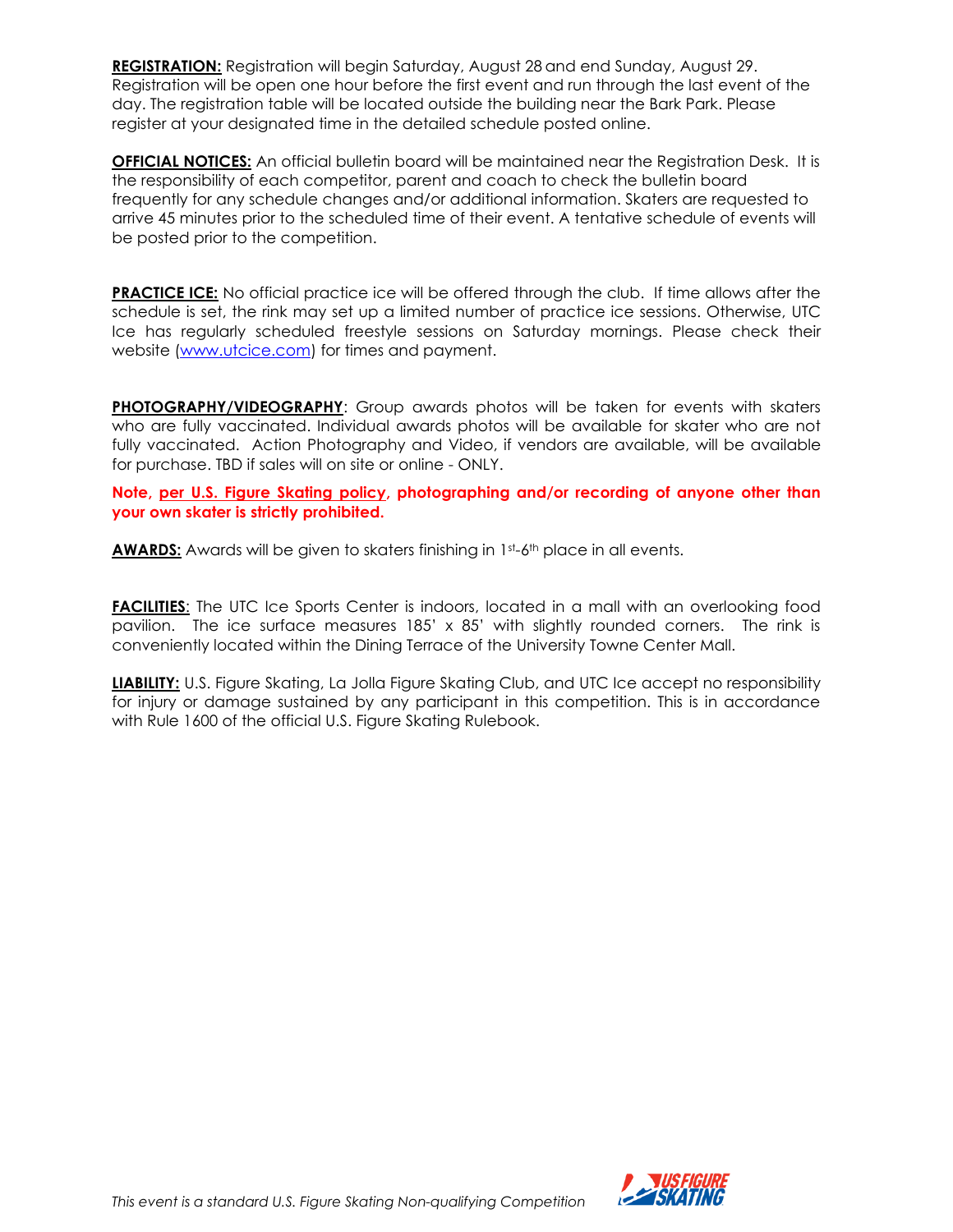### **INFORMATION REGARDING COACHES:**

To be a credentialed coach at a sanctioned nonqualifying competition, coaches must meet the compliance requirements listed below and be verified by U.S. Figure Skating:

Coach/Choreographer (domestic/non-foreign):

- $\checkmark$  Must be a current full member of U.S. Figure Skating either through a member club or as an individual member.
- $\checkmark$  If 18 years or older, must submit information for, proper payment of \$30 and successfully pass a background check. **\***
	- o The background check will be valid for two seasons, the one in which it was completed plus one additional.
- ✓ If 18 years or older, must complete annual SafeSport Training. **\***
	- o The training will be valid for 365 days from date of completion and there is no cost for the training/certification.
- ✓ Must complete the Professional Coach/Choreographer Coaching Education Requirement (CER) through the [Professional Skaters Association \(PSA\).](https://skatepsa.com/compliance)
- $\checkmark$  Must submit proof of general liability insurance with limits of \$1 million per occurrence/ \$5 million aggregate.
- ✓ Must agree to the U.S. Figure Skating Code of Ethics. **\***
- ✓ Must complete three waivers: 1) Assumption of Risk, Waiver and Release and Indemnification Agreement, 2) Medical Consent and 3) Name and Likeness Release and Consent Agreement. **\***
- ✓ If attending a qualifying competition or traveling as a part of Team USA and/or International Selection Pool (ISP), must be a full member of the [Professional Skaters](https://skatepsa.com/membership)  [Association](https://skatepsa.com/membership) (PSA).

Learn to Skate USA Coach:

- $\checkmark$  Must be a current full member of U.S. Figure Skating either through a member club or as an individual member OR Learn to Skate USA instructor membership
- ✓ If 18 years or older, must submit information for, proper payment of \$30 and successfully pass a background check. **\***
	- o The background check will be valid for two seasons, the one in which it was completed plus one additional.
- ✓ If 18 years or older, must complete annual SafeSport Training. **\***
	- o The training will be valid for 365 days from date of completion and there is no cost for the training/certification.
- ✓ Learn to Skate USA Instructor Certification completed OR U.S. Figure Skating compliance coach (details above)

### **\*** Accessible via U.S. Figure Skating Members Only Website:

[www.usfsaonline.org](http://www.usfsaonline.org/) → Person Icon or Account → Member Profile → Compliance

Foreign Coach/Choreographer:

 $\checkmark$  Required to present the LOC with a letter from their federation verifying they are a member in good standing.

For more information regarding Coach Compliance, please visit the [Coach Compliance](https://www.usfigureskating.org/support/coach/coach-compliance) page.

**CONTACT INFO:** If you have questions, please contact:

### **Co-Chair: Chief Referee: Registrar:**

Janice Ridenour Carylyn Landt Idoia Subinas 323-843-2185 [clandt@ucsd.edu](mailto:clandt@ucsd.edu) 858-242-9339

[president@lajollafsc.com](mailto:president@lajollafsc.com) [membership@lajollafsc.com](mailto:membership@lajollafsc.com)



*This event is a standard U.S. Figure Skating Non-qualifying Competition*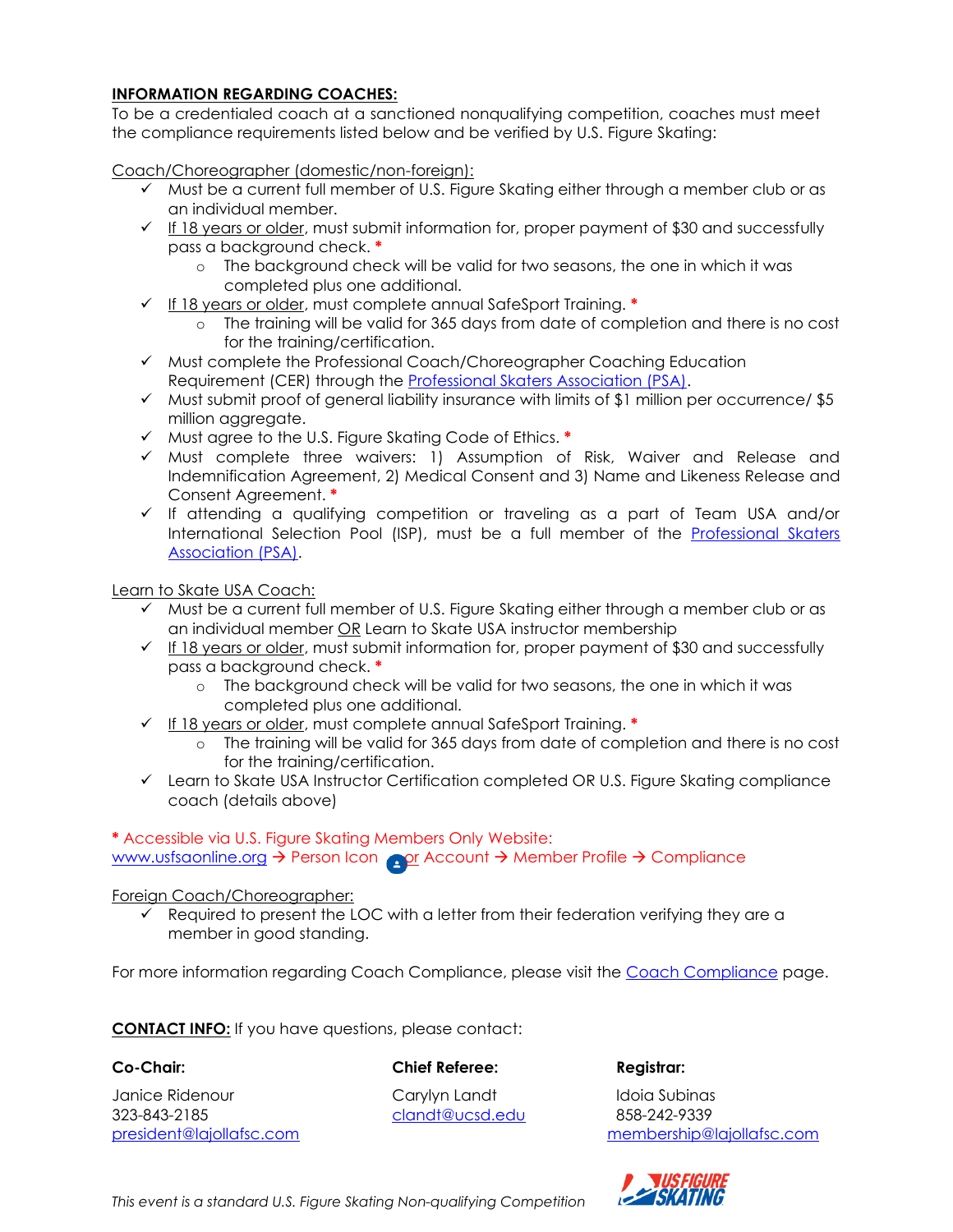### **PARKING:**

Westfield UTC charges for parking. Parking tickets can be validated at the UTC Ice Sports rink for up to 4 free hours of parking. After the 4 hours the cost is \$2/hour. Please bring your parking ticket with you to the Registration Desk.

### **ADDITIONAL INFORMATION:**

**\*Accommodations:** Please check our website at [www.LaJollaFSC.com](http://www.lajollafsc.com/) for hotel information, any additional information and updates.

### **\*Directions to UTC Ice Sports Center:**

- Take I-5 South to 805 South
- To La Jolla Village Drive Exit West/Right
- To Towne Centre Drive Turn Left
- Turn Right into Shopping Center (2<sup>nd</sup> Driveway)
- UTC Ice is located below the dining terrace



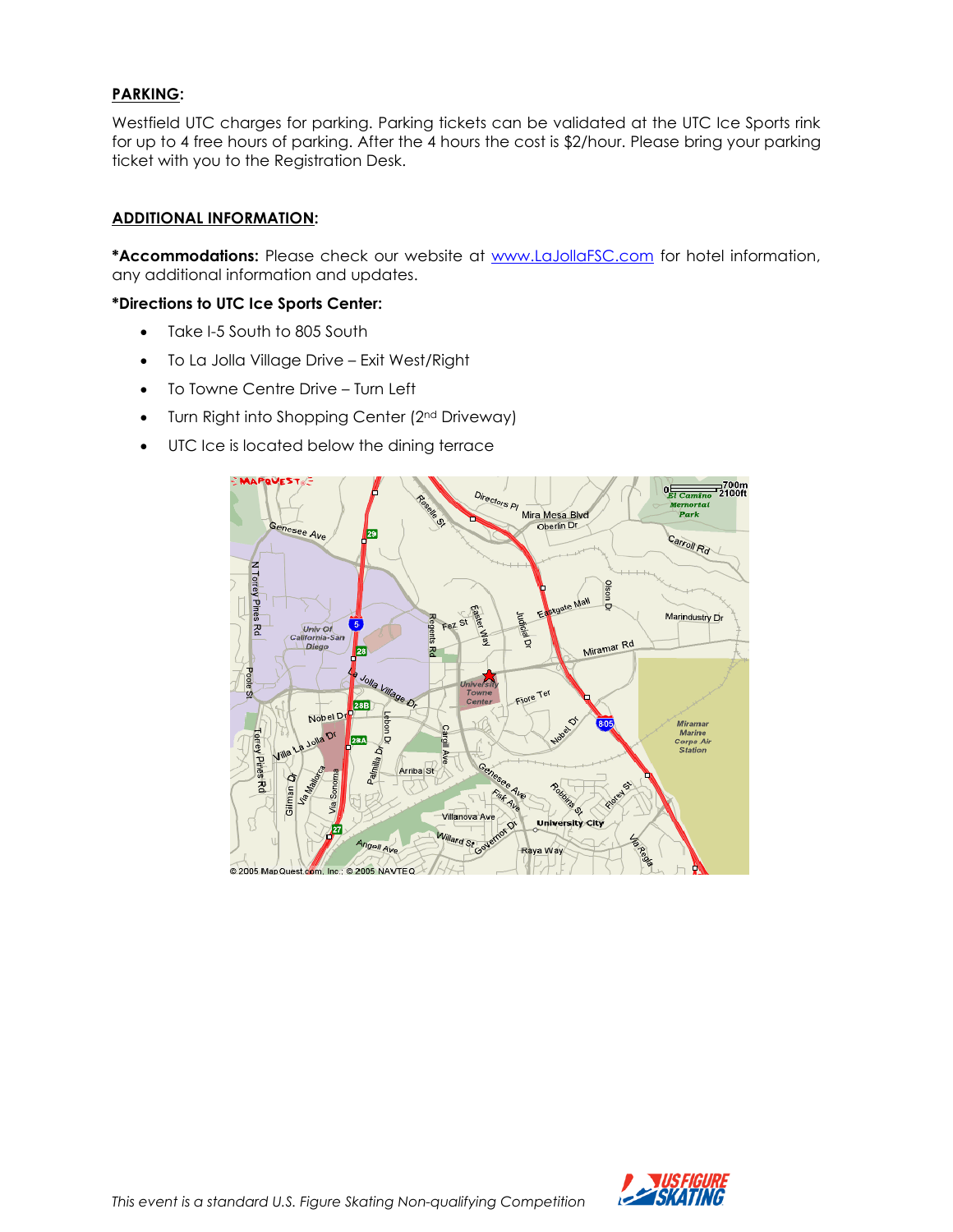

### **EVENT**: Basic Elements Event: SNOWPLOW SAM – BASIC 6

General event parameters:

- 1. Each skater will perform one element at a time in the order listed (no excessive connecting steps)
- 2. To be skated on 1/3 to 1/2 ice.
- 3. No music.
- 4. **All elements must be skated in the order listed.**

[2020-21 Basic Elements Snowplow Sam-Basic 6 Requirements](https://www.usfigureskating.org/sites/default/files/media-files/2020-21%20Compete%20USA%20Manual.pdf#page=7)

### **EVENT:** Pre-Free Skate – Free Skate 1-6 Compulsory Moves

General event parameters:

- 1. Each skater will perform one element at a time in the order listed (no excessive connecting steps)
- 2. To be skated on 1/2 ice.
- 3. No music.
- 4. Bonus skills from the same level or below are allowed but will not be judged elements
- 5. A 0.2 deduction will be taken for each element performed from a higher level

2020-21 Pre-Free Skate – [Free Skate 1-6 Compulsory](https://www.usfigureskating.org/sites/default/files/media-files/2020-21%20Compete%20USA%20Manual.pdf#page=9) Moves Requirements

### **Event:** Snowplow Sam – Basic 6 Program with Music

General event parameters:

- The skating order of the required elements is optional. The elements are not restricted as to the number of times the element is executed or length of glides, number of revolutions, etc., unless otherwise specified.
- To be skated on full ice with music
- The skater may use elements from a previous level
- A 0.2 deduction will be taken for each element performed from a higher level.
- **Bonus skills from the same level or below are allowed but will not be judged elements**
- Snowplow Sam will be divided by level 1-4 if registration warrants.

2020-21 Snowplow Sam – [Basic 6 Program w Music Requirements](https://www.usfigureskating.org/sites/default/files/media-files/2020-21%20Compete%20USA%20Manual.pdf#page=8)

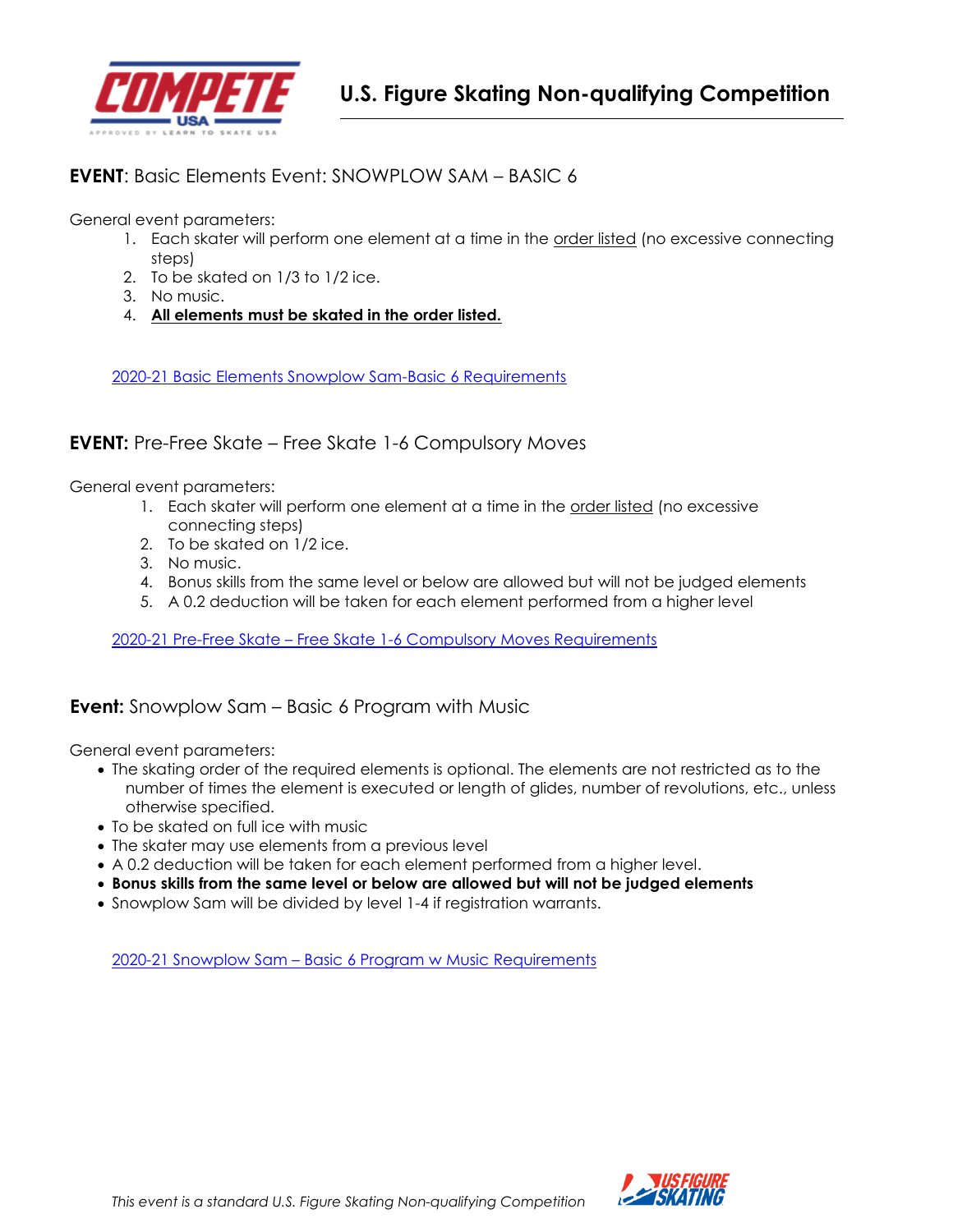

### **Event:** Pre-Free Skate – Free Skate 1-6 Program with Music

General event parameters:

- The skating order of the required elements is optional. The elements are not restricted as to the number of times an element is executed, length of glides, number of revolutions, etc., unless otherwise stated. Connecting steps and transitions should be demonstrated throughout the program.
- To be skated on full ice
- The skater must demonstrate the required elements and may use but is not required to use any additional elements from previous levels
- **Bonus skills from the same level or below are allowed but will not be judged elements**
- A 0.2 deduction will be taken for each element performed from a higher level

2020-21 Pre-Free Skate – [Free Skate 1-6 Requirements](https://www.usfigureskating.org/sites/default/files/media-files/2020-21%20Compete%20USA%20Manual.pdf#page=10)

### **EVENT**: Well Balanced Program Free Skate - Singles

General event parameters: Skaters may not enter both a Well Balanced Free Skate event and an Excel

- Program event at the same non-qualifying competition.
- 1. Skaters will skate to the music of their choice. Vocal music is permitted at all levels.
- 2. Level will be determined by the highest free skate test passed. Skaters may compete at the highest level they have passed, or skate up to one level higher.
- 3. Either IJS or the 6.0 judging system may be used for this event.
	- A. Preliminary Free Skate Program Rule 6470
	- B. Pre-Preliminary Free Skate Program Rule 6480
	- C. No Test (a.k.a. Surfer) Free Skate Program Rule 6490

2021-22 [Well Balanced Free Skate Requirements](https://www.usfigureskating.org/system/files/2021-22%20Singles%20FS%20Chart.pdf)

### **EVENT**: 2020-2021 Excel Free Skate

General event parameters:

- 1. Skaters may not enter both a Well-Balanced Free Skate event and an Excel Free Skate event at the same non-qualifying competition.
- 2. Skaters will skate to the music of their choice. Vocal music is permitted at all levels.
- 3. Level will be determined by the highest Free Skate test passed at the close of entries. Skaters may compete at the highest level they have passed, or "skate up" to one level higher.

For events is run as 6.0, the following deductions will be taken:

- 0.1 from each mark for each technical element included that is not permitted in the event description.
- 0.2 from the technical mark for each extra element included.
- 0.1 from the technical mark for any spin that is less than the required minimum revolutions
- A. Excel High Beginner (a.k.a. Star Fish)
- B. Excel Beginner (a.k.a. Sand Castles)

2020-21 Excel Free [Skate Requirements](https://www.usfigureskating.org/system/files/2021%20Excel%20FS%20Requirements.pdf)